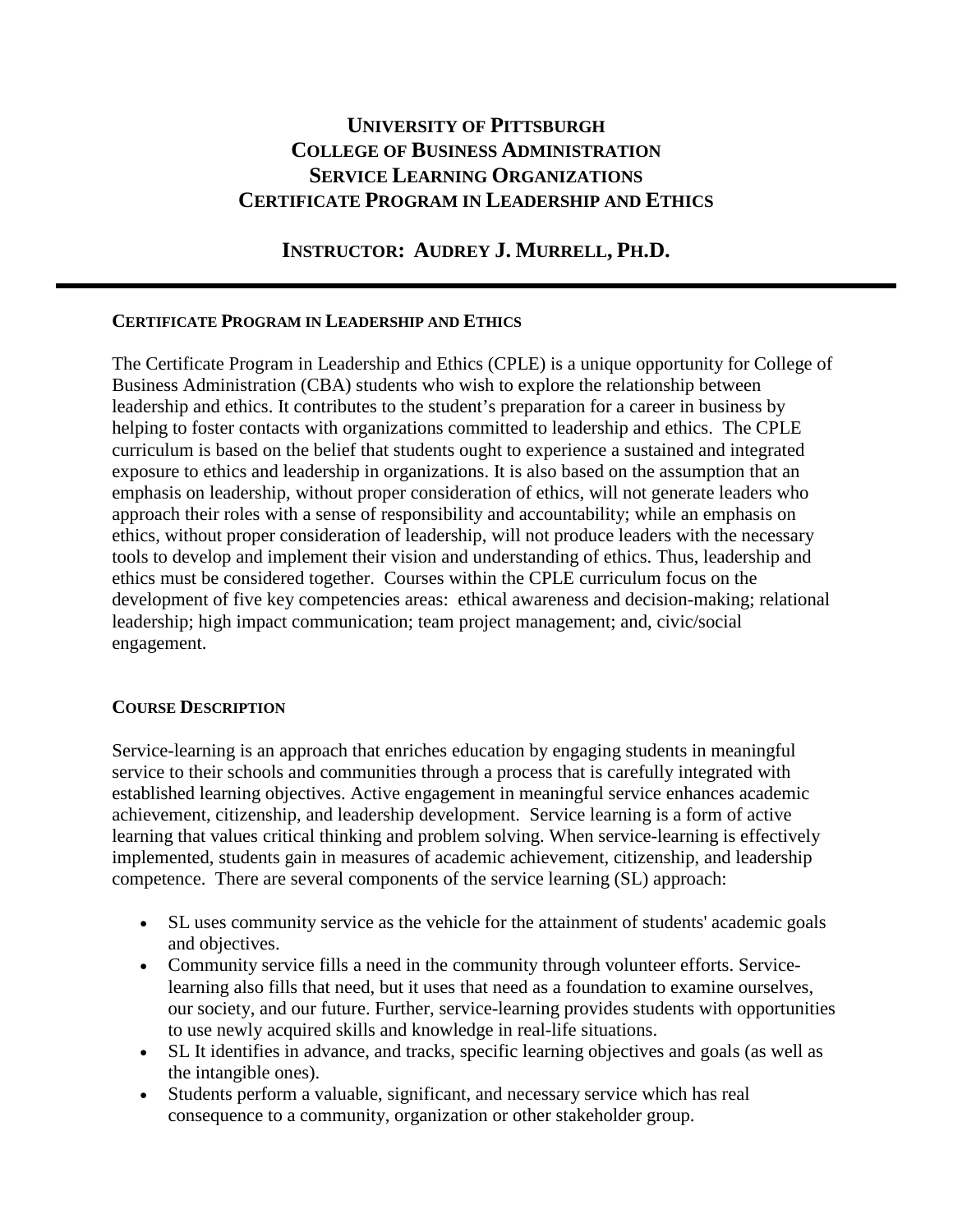- SL enhances student learning by joining theory with experience and thought with action; it also helps students to see the relevance of the academic subject to the real world.
- SL also builds leadership competence through practice, reflection and active engagement.

### **COURSE OBJECTIVES**

Upon completion of the course, students will have accomplished the following:

- 1. Developed an understanding of the concept of servant leadership and how it explains the inextricable link between ethics and effective leadership.
- 2. Studied the key characteristics of servant leadership and how they related to and impact both personal and business success
- 3. Enhanced one's project management skills by working as part of a small team on a service learning project
- 4. Develop critical leadership skills such as conflict resolution, negotiations and high impact communication.
- 5. Applied course concepts to a relevant corporate example in the service learning project, in which the teams work on a specific external project related to ethics, leadership, social responsibility and or sustainability in business.
- 6. Applies course concepts using a case analysis and/or presentation to a client, in which students teams may be charged with using course materials to a case problem generated and/or analyzed by an external corporate client.

### **COURSE MATERIALS**

• ALL OF THE HANDOUTS AND POWERPOINT SLIDES WILL BE POSTED ON COURSEWEB

### **CODE OF ETHICS AND ACADEMIC INTEGRITY**

Any violation of the Guidelines for Academic Integrity will lead to serious consequences. This includes writing of cases and papers as well as exams. Please make sure you are familiar with these guidelines which can be found at [http://www.katz.pitt.edu.](http://www.katz.pitt.edu/) If you have any uncertainty about what is acceptable collaboration, please check with us.

### **COURSE REQUIREMENTS AND GRADING:**

There are four components that will be used to calculate your final grade in the course:

### *Reflections on Leadership (2) 20%*

You are required to submit two (2) 2-3 page papers that provide responses to the "reflections on leadership" questions assigned by your instructors. One of these reflections will be submitted as a project team and the second reflection will be completed as individuals. A key aspect of the evaluation of your paper will be how well you understand the theories, examples and information from lecture, text and class discussion. All papers must be submitted on the date due by the beginning of class. Your papers should be typed, double-spaced using a 12-point font and one inch margins (top, bottom, left and right).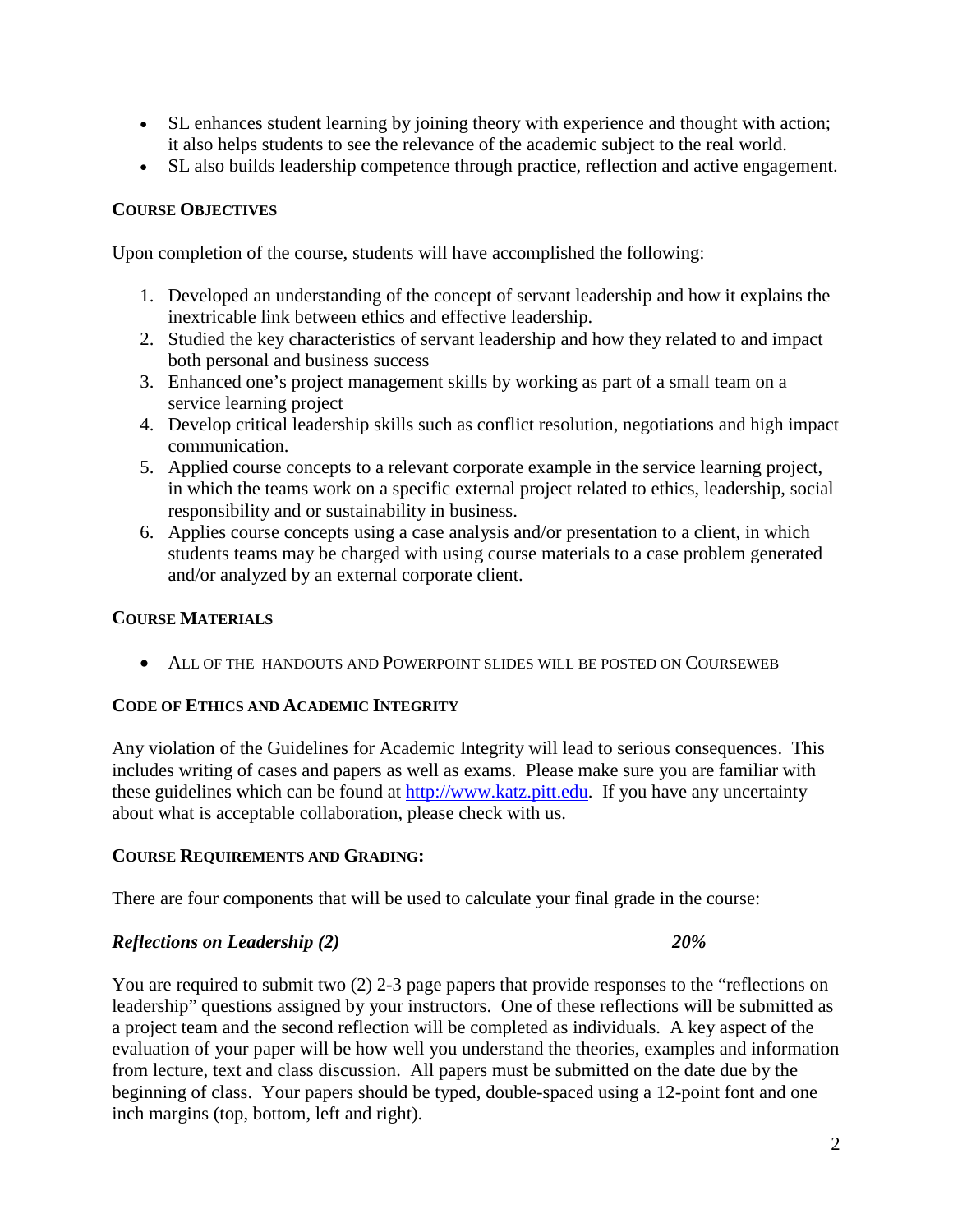### *Midterm Examination 30%*

You will be required to complete mid-term examination that covers all text and lecture materials prior to the exam date. The exam will be an all-essay format exam. Detailed information along with sample questions will be provided prior to the examination date. Make-up exams are only provided with verified medical or family emergency.

### *Class Participation 20%*

This course relies very heavily on discussion and interactive learning. Therefore, attendance and participation are required. The extent of your preparation, consistency of your attendance and quality of your contribution to the class discussion will be evaluated and constitute your grade for class participation. If you cannot attend class, you are required to notify the instructor 24 hours prior to the schedule class meeting. Two consecutive absences from class require written medical or family emergency verification. Team involvement also counts toward this portion.

Note: Every student gets two "personal days" to miss class that will not count against your attendance grade. You are still expected to complete any work due for the class and/or your team, and you must notify us that you are using your personal day – like if you were using personal days at work.

### *Service-Learning Team Project 30%*

Students will be assigned to a project management team at the beginning of the semester. Goals for the team are two-fold: (1) engage in a meaningful service-learning project activities as outlined by the instructor and project sponsor, and; (2) experience and learn from the many aspects of project management. This semester long project culminates in a multi-media, dynamic management presentation and the completion of a consulting report shared with the class and our project client. Due dates for all assignments are provided on the course outline and schedule. There are several components that must be completed as part of your project team's activities/deliverables:

- **Project Scope of Work Statement:** Outlines (1-2 pages) project ideas, statement of team expectations & personal team learning objectives, potential organization benefits, and deliverables. The team client manager is responsible for coordinating the scope.
- **Team Meetings w/ Professor**: Your project team will have met with the professor a minimum of 2 times during the term. The focus of each meeting will on doing team reflections regarding service learning, problem shooting, identifying outside resources and other related issues. The team project liaison is responsible for scheduling and coordinating these meetings.
- **Project Progress Reports**: Two progress reports in the form of a memo (1 -2 pages) confirming project parameters, tasks completed, service performed to date, use of external resources and brief summary of reflections and potential findings. The team project manager is responsible for submitting the progress report.
- **Peer Feedback Assessment:** Completion of team development of a peer review instrument that will be provided by the instructor. Assessment is to provide feedback both to members of the team and to the instructor on the level of participation within the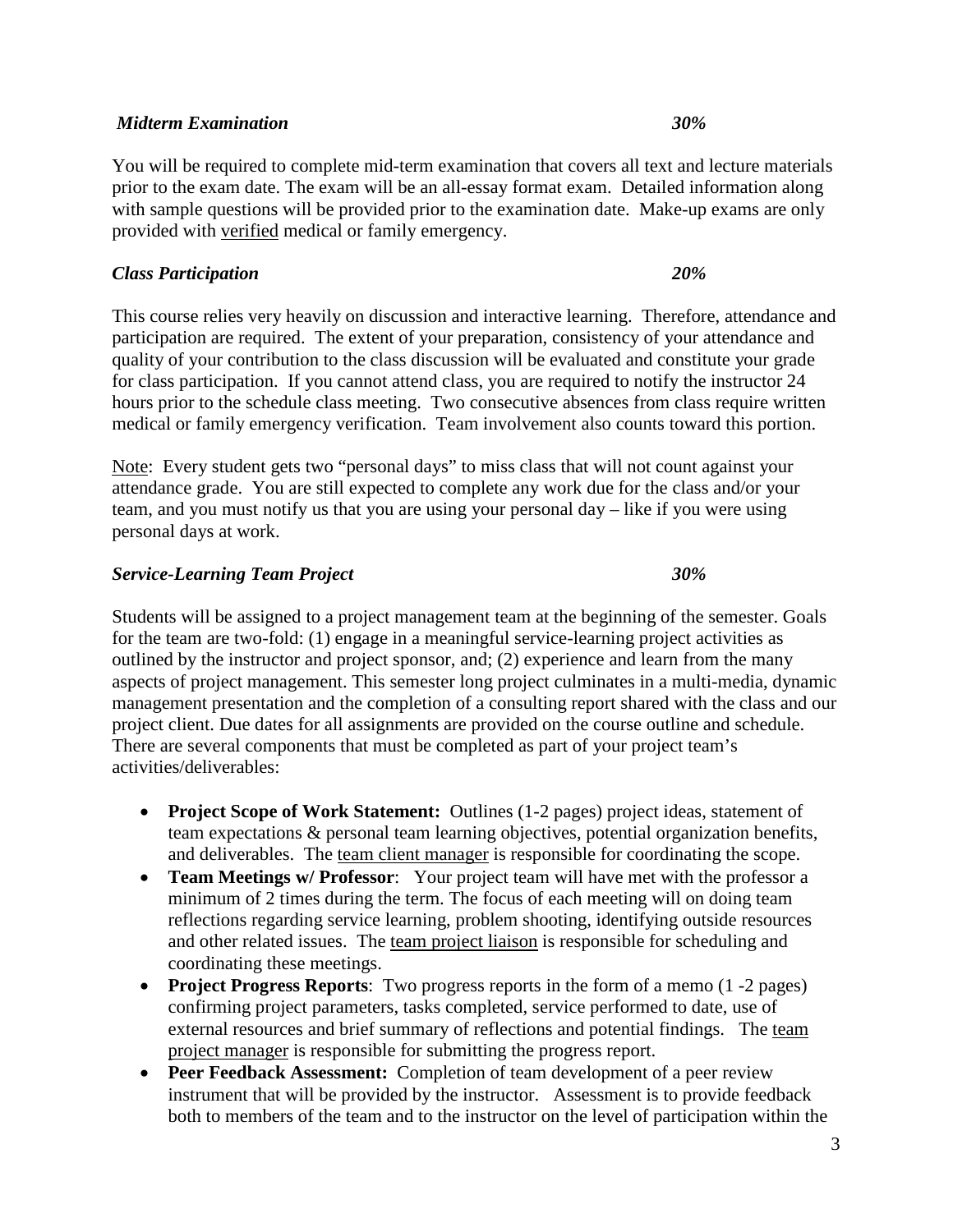project team. Submission of peer feedback assessment is required and counts toward your class participation grade component.

- **Project Report:** A final "client- centered" paper providing clear descriptions of the problem(s) or challenges client faced; analysis of the problem, findings/conclusions based on the analysis and final team recommendations. Appropriate integration of theories/models/etc. is expected. A copy of this paper will go to the client and professor.
- **Project Presentation:** Each team will participate in an overall project presentation delivered to the professor and the client. This presentation will summarize project, findings and what team learned professionally and personally; presentations should also demonstrate how course concepts, theories, etc. provided insights on addressing client needs. All team members must be present and participate in the final presentation.
- **Client Feedback**: Each client will be contacted by the instructor to confirm that all students on the team were actively engaged in the SL Project, spent a minimum number of hours working with the client and, as a member of a SL team, acted professionally in its interactions with the community partner(s). Students not meeting the expectations, spirit and intent of the assignment will receive "penalty points" in determining what grade they will receive on the report and presentation.

### **COURSE GRADING**

The following grading scale will be used to compute your final letter grade for the course. The grade earned for the Service-Learning Team project components is the grade earned by all members of the project management team. The CBA guidelines for grading are also available for your reference in *CourseWeb*.

| $A+ 99-100$   |         | $B+$ 86-89 C+ 75-78 D+ 65-67 |  |
|---------------|---------|------------------------------|--|
| A $95-98$     | B 82-85 | C 71-74 D 62-64              |  |
| $A - 90 - 94$ |         | B- 79-81 C- 68-70 D- 59-61   |  |

### **MAKE-UP AND ATTENDANCE POLICIES**

Class attendance is a mandatory and graded aspect of this course. Students are required to notify the instructor 24 hours prior to the scheduled class of any absences. Only absences for personal illness and/or medical emergencies will be considered excused absences. Make-ups for the midterm examination are provided only with verified family and/or medical *emergency* and must be taken within two (2) weeks of the scheduled exam date. There is no make-up provided for the final project. Incomplete (I) grades are given for health/medical emergencies only and must be approved by the instructor prior to the final class session.

### **IMPORTANT UNIVERSITY RESOURCES**

In regard to university policies and resources, first and foremost, students are encouraged to hold me (and any faculty member at this university for that matter) fully-accountable for the detailed specific standards for faculty behavior outlined in such official documents as the university's policy on non-discrimination, the university policy on sexual harassment, and the university policy on academic integrity. Copies of these policies are available in the CBA main office.

In addition to these policies, we are also a tremendous supporter of the efforts and services which are made available to students by the following offices: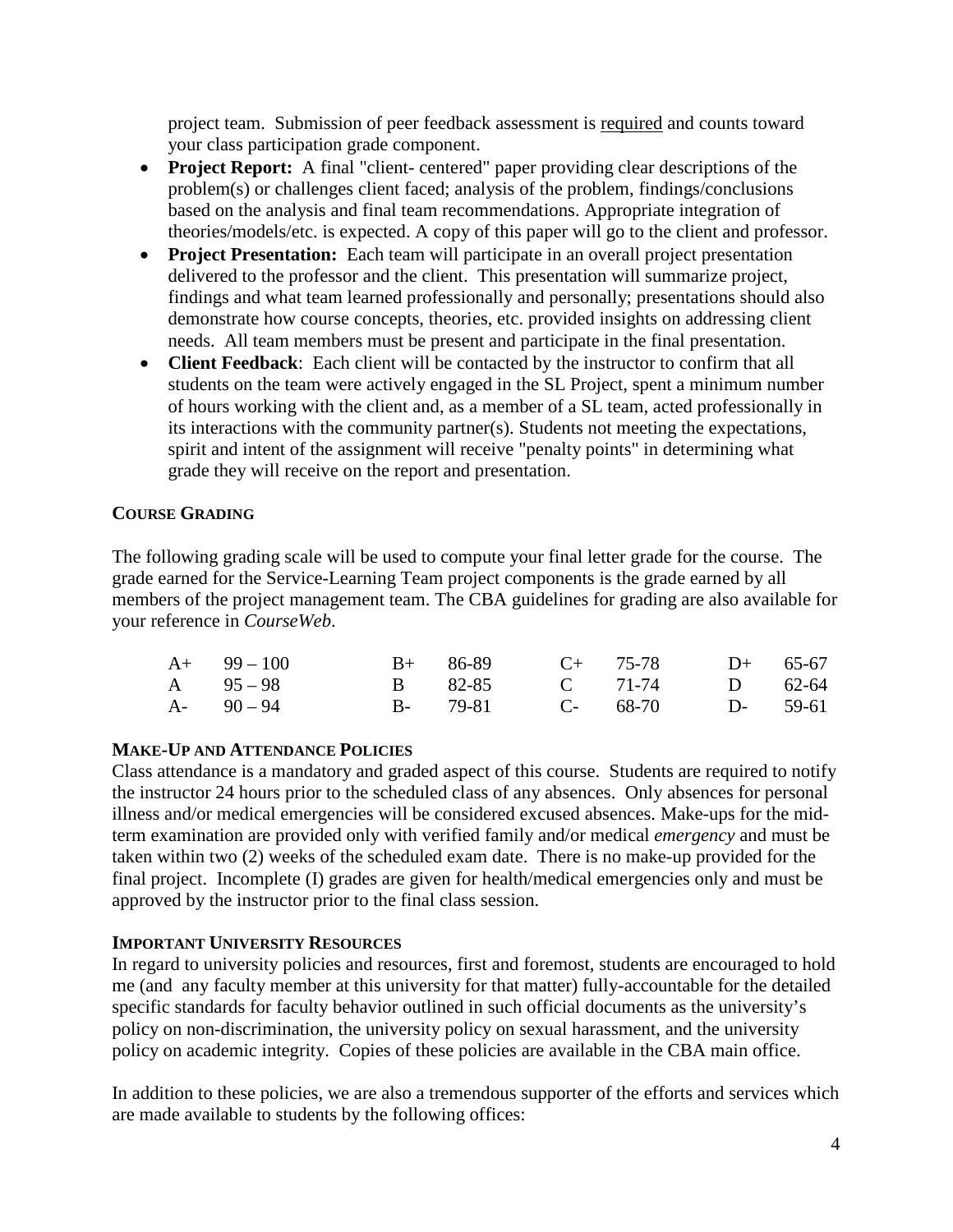- Office of Disability Resources and Services (DRS) (216 William Pitt Union, 648-7890). DRS provides a broad range of support and services to assist students, faculty and staff with disabilities. Such disabilities may include visual impairment, auditory impairment, mobility impairment and "hidden" disabilities, such as ADD, AHD and psychological disabilities.
- Learning Skills Center (311 William Pitt Union, 648-7920) This office offers a range of services which are designed to help students develop their skills in areas such as math, reading, study skills, time management and test taking.
- Writing Center (501 Cathedral of Learning, 624-6556). As a project course, there is a tremendous amount of writing required throughout the term. While the technical aspects of writing re part of the grade, we will not have the opportunity to provide in-depth feedback and coaching in this area. However, the university writing center is an invaluable resource. Students can make appointments to work one-on-one with a person who will give patient assistance and valuable advice on a variety of writing concerns.
- University Counseling Center (334 William Pitt Union, 648-7930). The Center's staff is dedicated to assisting students in their pursuit of personal and academic growth, to helping students gain a better understanding and appreciation of themselves, and to supporting students as they make important decisions about their lives. They offer counseling in a range of different areas including stress management, conflict resolution, coping with anxiety, and sexual assault services. Both individual and group counseling is available with trained professionals who respect professional ethics of confidentiality.

Finally, on a personal note, we take great pride in the constructive relationship we have with the dedicated advisors in the CBA. While all of the advisors have heavy work loads, I have been amazed by how academic advisors will consistently go above and beyond to act in the best interests of students. Thus, if you have any personal and/or academic problems which may inhibit your progress in school or in life-in-general, we can personally attest to the fact that your advisor in the CBA will be "in your corner." Be sure to keep in contact with your advisor particularly if you are facing any difficulties.